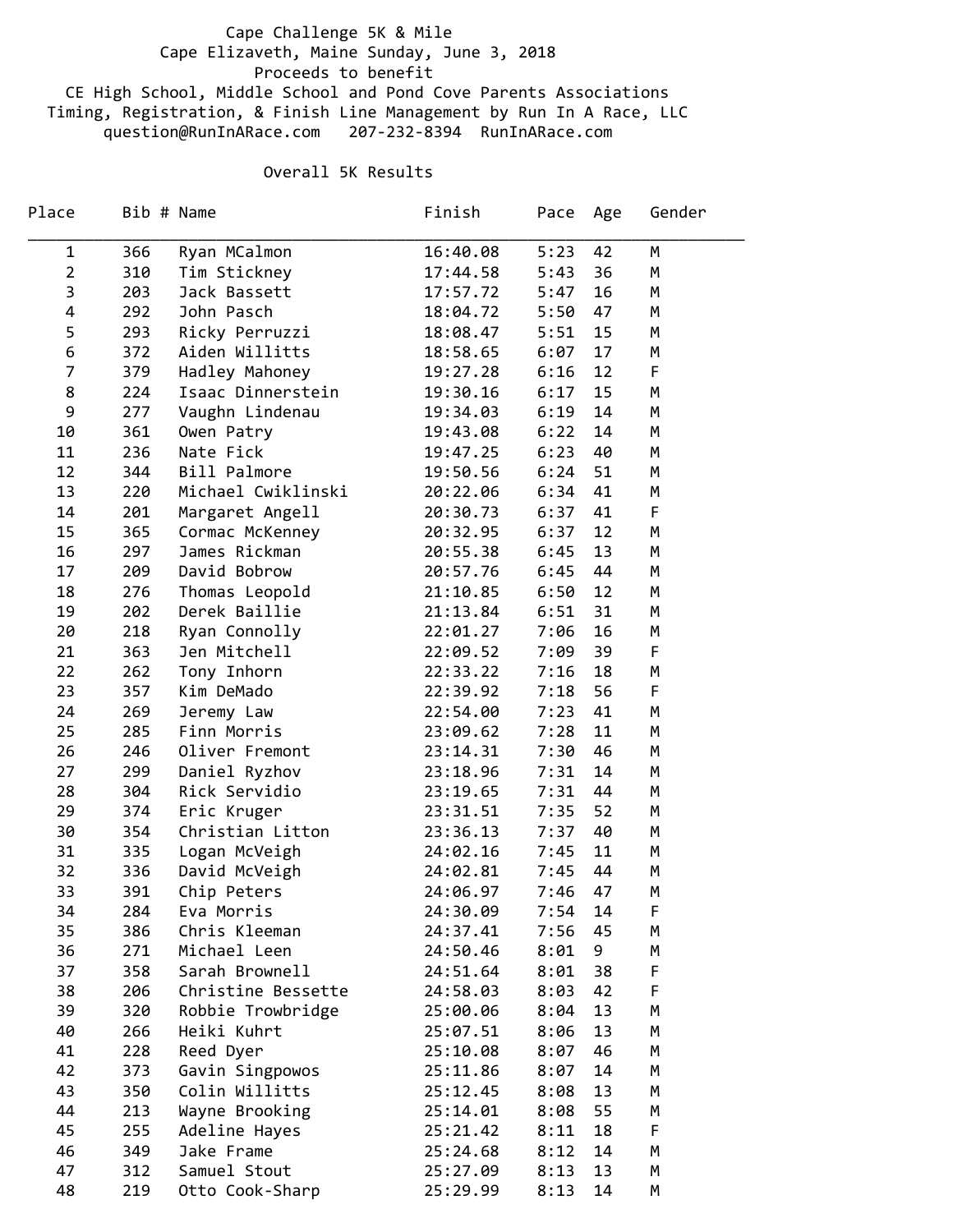| 49       | 294        | Graham Plourde                        | 25:31.97             | 8:14         | 10   | М |  |
|----------|------------|---------------------------------------|----------------------|--------------|------|---|--|
| 50       | 300        | Sergey Ryzhov                         | 25:36.78             | 8:15         | 46   | М |  |
| 51       | 313        | Steven Stout                          | 25:37.70             | 8:16         | 56   | M |  |
| 52       | 290        | Emilie Nielsen                        | 25:39.49             | 8:16         | 38   | F |  |
| 53       | 260        | Carol Hubbard                         | 25:39.87             | 8:16         | 54   | F |  |
| 54       | 309        | Mathew Soch                           | 25:41.42             | $8:17$ 40    |      | M |  |
| 55       | 256        | Dan Hayes                             | 25:49.49             | 8:20         | 52   | M |  |
| 56       | 388        | Quinn Gordon                          | 25:58.66             | 8:23         | 12   | M |  |
| 57       | 387        | Michael Gordon                        | 26:01.86             | 8:24         | 56   | M |  |
| 58       | 211        | Gil Brennan                           | 26:04.85             | 8:25         | 52   | М |  |
| 59       | 210        | Dan Bodenski                          | 26:05.73             | 8:25         | 54   | M |  |
| 60       | 338        | Gianna Barbieri                       | 26:14.05             | 8:28         | 10   | F |  |
| 61       | 268        | Matthew Kuhrt                         | 26:15.90             | 8:28         | 43   | M |  |
| 62       | 282        | Mike Morel                            | 26:27.80             | 8:32 41      |      | M |  |
| 63       | 261        | Roger Inhorn                          | 26:28.59             | 8:32         | 57   | M |  |
| 64       | 328        | Renee Fallon                          | 26:36.11             | 8:35 37      |      | F |  |
| 65       | 367        | Luca Tadema-Wielandt                  | 26:37.92             | 8:358        |      | M |  |
| 66       | 369        | Michael Moore                         | 26:38.82             | 8:35 47      |      | M |  |
| 67       |            | Henry Moore                           | 26:38.96             | 8:35         | 11   | M |  |
|          | 370<br>368 | Michael Tadema-Wiela                  |                      | 8:36 40      |      | M |  |
| 68<br>69 |            |                                       | 26:40.80             | 8:38 47      |      | M |  |
| 70       | 258<br>226 | Joseph Hetrick<br>Joe Doane           | 26:45.61<br>26:46.30 |              | 57   | M |  |
| 71       |            |                                       |                      | 8:38         | - 39 | F |  |
| 72       | 214<br>237 | Becky Brosnan<br>Saul Fontenot-Amedee | 26:51.28             | 8:40         | 41   | M |  |
| 73       | 274        | Mitchell Lench                        | 26:53.68<br>26:58.38 | 8:40<br>8:42 | 54   | M |  |
| 74       | 267        | Kate Kuhrt                            |                      | 8:42         | 44   | F |  |
|          |            |                                       | 26:59.35             |              | 11   | F |  |
| 75<br>76 | 298        | Piper Rickman                         | 27:21.37<br>27:21.98 | 8:49         | 14   | F |  |
| 77       | 345<br>252 | Dylan Palmore<br>Oscar Gustafson      |                      | 8:49<br>8:51 | 14   | M |  |
| 78       | 245        | Kerriann Fremont                      | 27:26.72<br>27:27.63 | 8:51         | 40   | F |  |
| 79       | 307        | Heidi Shepard                         | 27:37.26             | 8:55         | 47   | F |  |
| 80       | 341        | Matilda Reck                          | 27:37.95             | 8:55         | 11   | F |  |
| 81       | 250        | Hailey Gorman                         | 27:39.84             | 8:55         | 10   | F |  |
| 82       | 283        | Aidan Morris                          | 27:46.97             | 8:57         | 9    | M |  |
| 83       | 273        | Gillian Lench                         | 27:47.28             | 8:58         | 10   | F |  |
| 84       | 324        | Jill Turner                           | 27:51.33             | 8:59         | 39   | F |  |
| 85       | 270        | Kara Law                              | 27:53.09             | 9:00         | 45   | F |  |
| 86       | 253        | Brody Gutner                          | 27:57.61             | 9:01         | 8    | М |  |
| 87       | 221        | Max Dawes                             | 28:00.79             | 9:02         | 6    | M |  |
| 88       | 244        | Ainsky Fremont                        | 28:01.52             | 9:02         | 12   | F |  |
| 89       | 343        | Avery Palmore                         | 28:05.49             | 9:04         | 10   | F |  |
| 90       | 286        | Nina Morris                           | 28:05.77             | 9:04         | 41   | F |  |
| 91       | 272        | Thomas Leen                           | 28:06.66             | 9:04         | 40   | M |  |
| 92       | 385        | MeiLan Martinez                       | 28:10.88             | 9:05         | 10   | F |  |
| 93       | 254        | Rachel Gutner                         | 28:12.37             | 9:06         | 40   | F |  |
| 94       | 308        | Emersoch Soch                         | 28:17.66             | 9:07         | 6    | F |  |
| 95       | 287        | Cristen Murray                        | 28:18.08             | 9:08         | 40   | F |  |
| 96       | 249        | Dylan Ginn                            | 28:31.68             | 9:12         | 9    | М |  |
| 97       | 327        | Emily Wood                            | 28:32.36             | 9:12         | 42   | F |  |
| 98       | 207        | Ellyana Blake                         | 28:34.73             | 9:13         | 9    | F |  |
| 99       | 208        | Justin Blake                          | 28:35.11             | 9:13         | 30   | М |  |
| 100      | 265        | Richard Johnson                       | 28:43.56             | 9:16         | 51   | М |  |
| 101      | 205        | Matthew Berman                        | 28:49.06             | 9:18         | 9    | М |  |
| 102      | 204        | Ari Berman                            | 28:49.67             | 9:18         | 46   | М |  |
| 103      | 390        | Danielle Rutt                         | 28:53.52             | 9:19         | 25   | F |  |
| 104      | 389        | Jacob Rutt                            | 28:56.46             | 9:20         | 27   | M |  |
| 105      | 251        | Asbjorn Gustafson                     | 29:12.75             | 9:25         | 55   | M |  |
| 106      | 296        | Ethan Rhile                           | 29:14.57             | 9:26         | 44   | М |  |
| 107      | 351        | Kaela Hoss                            | 29:25.73             | 9:29         | 10   | F |  |
|          |            |                                       |                      |              |      |   |  |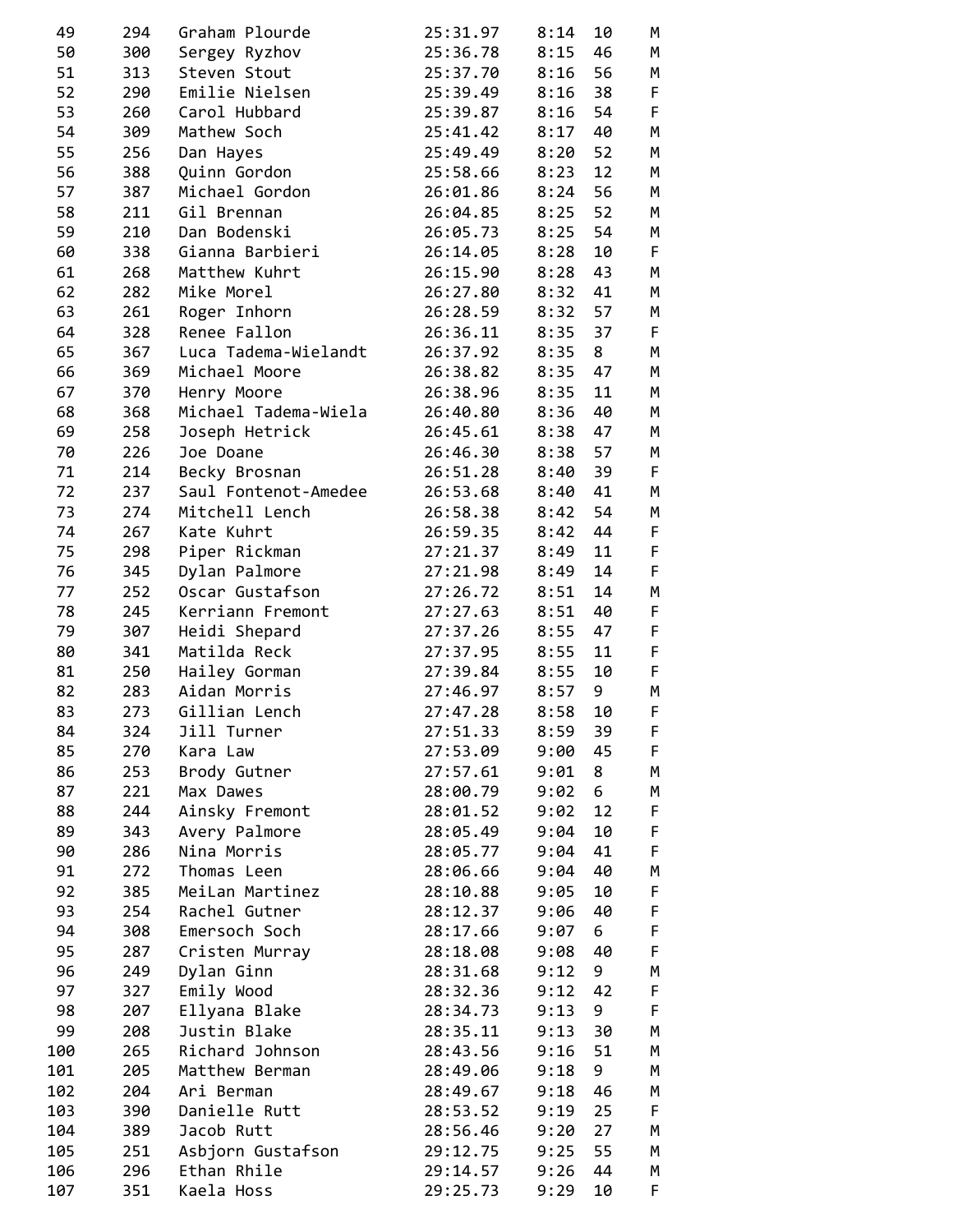| 108 | 348 | Gregg Hoss           | 29:27.01 | 9:30      | 45             | М           |
|-----|-----|----------------------|----------|-----------|----------------|-------------|
| 109 | 281 | Kelly McGuire-Morton | 29:30.20 | 9:31      | 41             | F           |
| 110 | 337 | Dan Freedman         | 29:31.33 | 9:31      | 57             | M           |
| 111 | 364 | Jennifer McKenney    | 29:37.70 | $9:33$ 44 |                | $\mathsf F$ |
| 112 | 235 | Ella Fick            | 29:40.13 | $9:34$ 8  |                | F           |
| 113 | 311 | Lulu Stoecklein      | 29:45.56 | 9:36      | 10             | F           |
| 114 | 362 | Deb Patry            | 29:51.18 | 9:38      | 48             | $\mathsf F$ |
| 115 | 238 | Laura Fourre         | 30:04.58 | 9:42      | 34             | F           |
| 116 | 291 | Ronnie Northup       | 30:08.31 | 9:43      | 48             | M           |
| 117 | 275 | Alexandra Leopold    | 30:15.96 | 9:45      | 8              | F           |
| 118 | 334 | Shayla McVeigh       | 30:18.56 | 9:46      | 9              | F           |
| 119 | 242 | Scotty Fredericks    | 30:19.41 | 9:47      | 8              | M           |
| 120 | 225 | Zoe Dinnerstein      | 30:20.64 | 9:47      | 12             | F           |
| 121 | 223 | Eric Dinnerstein     | 30:21.26 | 9:47      | 49             | M           |
| 122 | 248 | Jamie Garvin         | 30:43.47 | 9:55      | 42             | M           |
| 123 | 280 | Jessica McDerMott    | 30:47.77 | 9:56 45   |                | F           |
| 124 | 264 | Jamie Jamieson       | 30:51.63 | 9:57      | 41             | F           |
| 125 | 239 | Morgan Frame         | 30:52.41 | $9:57$ 27 |                | $\mathsf F$ |
| 126 | 257 | Megan Hayes          | 30:55.93 | 9:58      | 51             | $\mathsf F$ |
| 127 | 217 | Emma Clarke          | 30:57.22 | 9:59      | 16             | $\mathsf F$ |
| 128 | 376 | Lawrence DuPerre     | 30:57.39 | 9:59      | 52             | M           |
| 129 | 279 | Leo Matzkin          | 30:59.36 | 10:00     | 10             | M           |
| 130 | 278 | Kristen Matzkin      | 31:10.93 | 10:03     | 45             | F           |
| 131 | 231 | August Faulkner      | 31:23.93 | 10:07     | 10             | M           |
| 132 | 375 | Amanda Szala         | 31:23.94 | 10:07     | 42             | F           |
|     |     | Lela Faulkner        | 31:24.09 |           | 8              | F           |
| 133 | 232 |                      |          | 10:08     |                | M           |
| 134 | 227 | Nathanael Drake      | 31:42.81 | 10:14     | 10             |             |
| 135 | 329 | Amanda Leer          | 31:44.61 | 10:14     | 40             | F<br>F      |
| 136 | 371 | Andrea Carr          | 31:47.51 | 10:15     | 39             |             |
| 137 | 216 | Will Chappell        | 31:47.95 | 10:15     | 8              | М           |
| 138 | 303 | Danielle Scully      | 31:49.07 | 10:16     | 41             | F           |
| 139 | 215 | Mike Chappell        | 31:52.40 | 10:17     | 39             | M           |
| 140 | 222 | Sarah Dennison       | 31:57.88 | 10:18     | 31             | F           |
| 141 | 319 | Henry Trowbridge     | 32:16.95 | 10:25     | 10             | M           |
| 142 | 318 | Bob Trowbridge       | 32:18.00 | 10:25     | 52             | M           |
| 143 | 331 | Jenn McVeigh         | 32:22.87 | 10:26     | 45             | F           |
| 144 | 323 | Max Tullmann         | 32:28.51 | 10:28     | 7 <sup>7</sup> | М           |
| 145 | 322 | Christopher Tullmann | 32:29.05 | 10:29     | 42             | M           |
| 146 | 317 | Paige Teller         | 32:29.89 | 10:29     | 42             | F           |
| 147 | 263 | David Jacobson       | 33:10.47 | 10:42 47  |                | M           |
| 148 | 233 | Mary Faulkner        | 33:29.49 | 10:48 44  |                | $\mathsf F$ |
| 149 | 321 | Julie Tucci          | 33:37.78 | 10:51     | 58             | $\mathsf F$ |
| 150 | 315 | HonorNoa Tamir       | 33:38.16 | 10:51     | 8              | $\mathsf F$ |
| 151 | 382 | Na Lin               | 33:43.32 | 10:53     | 45             | $\mathsf F$ |
| 152 | 339 | Adilene Barbieri     | 33:54.43 | 10:56     | 10             | F           |
| 153 | 306 | Lucy Shaw            | 34:14.44 | 11:03     | 11             | F           |
| 154 | 234 | Waldron Faulkner     | 34:15.66 | 11:03     | 52             | M           |
| 155 | 305 | Berdadette Shaw      | 34:16.70 | 11:03     | 41             | F           |
| 156 | 243 | Timothy Fredericks   | 34:21.31 | 11:05     | 10             | M           |
| 157 | 332 | Roy Rosenberg        | 34:21.67 | 11:05     | 68             | М           |
| 158 | 333 | Lori Rothman         | 34:41.75 | 11:11     | 64             | F           |
| 159 | 347 | Leo Ferrey           | 35:27.35 | 11:26     | 8              | M           |
| 160 | 259 | Pam Howard           | 35:30.81 | 11:27     | 47             | F           |
| 161 | 295 | Isabelle Reeves      | 35:33.03 | 11:28     | 11             | F           |
| 162 | 346 | Lisa Kerr            | 35:33.87 | 11:28     | 42             | $\mathsf F$ |
| 163 | 340 | Eva Reck             | 36:01.73 | 11:37 49  |                | $\mathsf F$ |
| 164 | 342 | Tom Reck             | 36:01.80 | 11:37     | 54             | M           |
| 165 | 314 | Autumn Tamir         | 36:42.94 | 11:50     | 10             | F           |
| 166 | 316 | Shai Tamir           | 37:06.59 | 11:58     | 34             | М           |